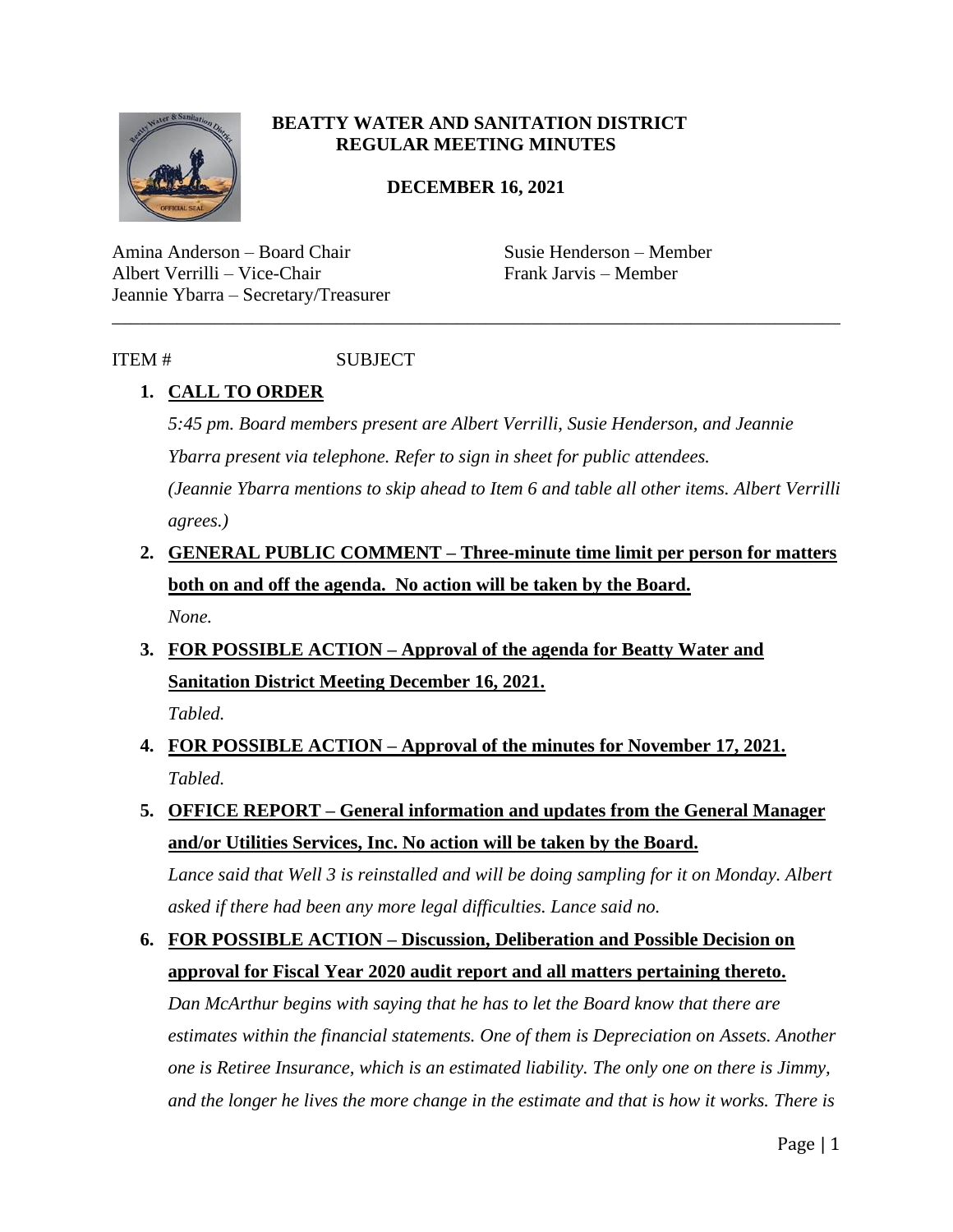*an estimate for the District, the statewide Pers, Retirement Liability. There were no difficulties performing the audit. Mistakes that were found were corrected, if not discussed. There were no issues with management. Page 9 Cash and Investments- \$171,625 at the end of year, Restricted assets - \$501,973. Between the two of those there is about \$672,000 of cash. Because of the grants that have come in over the years and the debt that the District has, there is a requirement to have money set aside for replacement of assets and that is what the \$501,000 relates to. Once these debts are paid off, most of the restricted assets will disappear. The most significant asset the District has is the water and sewer system. The biggest debt the district has is the facilities bond payable which is the building we are in (office building), sewer bond, OPEB, and net pension*  liability. On page 10, basically shows for the year, a loss of \$37,085 but that loss only *exists because we have deducted the depreciation of 234,000, and if that were on here then it would show as a profit. From this perspective, it is a positive thing. Page 11, from a cash point of view we have net increase/decrease, from the beginning of the year to the end of the year it shows an increase of \$23,277. This is a real positive situation. If you see purchase of capital assets it shows a negative number of 131,000 and if that was not there it would show an increase profit of 150,000. Which are all good things. Page 23, because there is USDA debts in here, the USDA wants the water and sewer operation separated because they want to be able to see what's being generated and this is the page that shows all of that. You can see in depreciation the water side is at 195,000 and sewer at 38,000. If we bring depreciation into play at the bottom for change in net position it shows water losing 68,000 and sewer making 31,000. I know in the past there's been some discussion about if we needed to make some changes to the water rates, to me you still look terrific. Page 40, this is more of an NRS comment, the state requires of the budget and actual revenues. If you look at the numbers for water and sewer what was budgeted and what was the actual is pretty dang close. Really good budgeting. If you look at total operating expenses it was budgeted at 778,500 and the actual is at 727,486 making you 51,014 under budget. If you were over then we would have to make a comment as to why that is. Page 43 is the auditor's comment where we will bring anything to your attention for compliance. Dan mentions if there are any questions or concerns that he would be happy to talk about. Albert asks how the money we get for*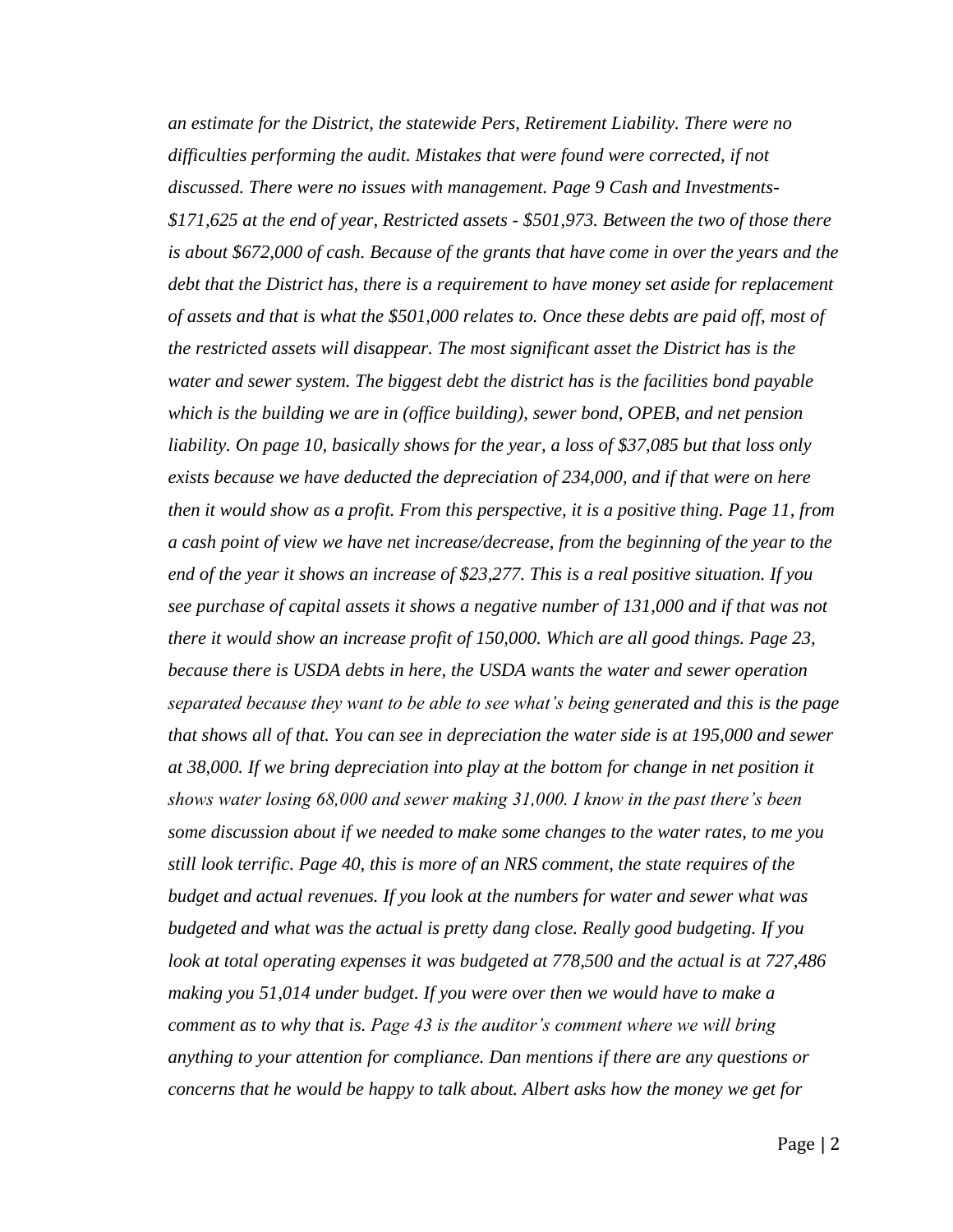*capitals is distinguished from the rest of the income? Does the money go automatically into the restricted accounts? Dan says no. Unless you mandate it to go into a restricted account it doesn't. Jeannie says that's what we do. We send the checks to the LGIP accounts. Albert asks if that is our choice? Jeannie says she believes so, I thought we could keep it into the general account for some of the expenses of the new service, but Amina said it had to go into the LGIP account so, that's what we've been doing. Dan said that this financially statement is prepared more for, not necessarily internal accounting, but for outside people to look at it. The restricted cash number that I have that's in here is driven by basically USDA and the State of Environmental Protection Agency. That number, 501,000 is driven by those outside requirements. You can put a higher number on here and put additional money into those state accounts, but that's your choice. Jeannie if I'm not mistaken, that's why on the budget there is this line item called Emergency Reserve checking and I think that was put in here so if you had to pull some money out of that state investment account. Jeannie said that is correct. When we bought the side-by-side we paid out of that account and pulled the money from the LGIP that is connected to that Emergency Reserve account. I also believe on our financial statements we created an account on there down towards the bottom since we are starting to see a lot more capital improvements done now. We are keeping it separated, just like we do for the water hauling. Dan said that is a good point. If you go back to page 10, what Jeannie is talking about if you look at the top of the page it shows water and sewer revenues and if you go half way down the page to nonoperating revenues you see there, water hauling is separated and is not part of the money coming in for operating revenues. Albert asked where it shows for the money we got for the water being sold to the mining company? Jeannie said that was \$60,000 and took place in November, that would go on next years. This one ended June 30, 2021. Albert asks if it will go into the nonoperating revenues? Dan said yes, it would go in the same place. Jeannie said she believes we created a different category under lease of water rights. Jeannie Ybarra motions to accept the audit as submitted, 2<sup>nd</sup> by Susie Henderson. 3 yeas.*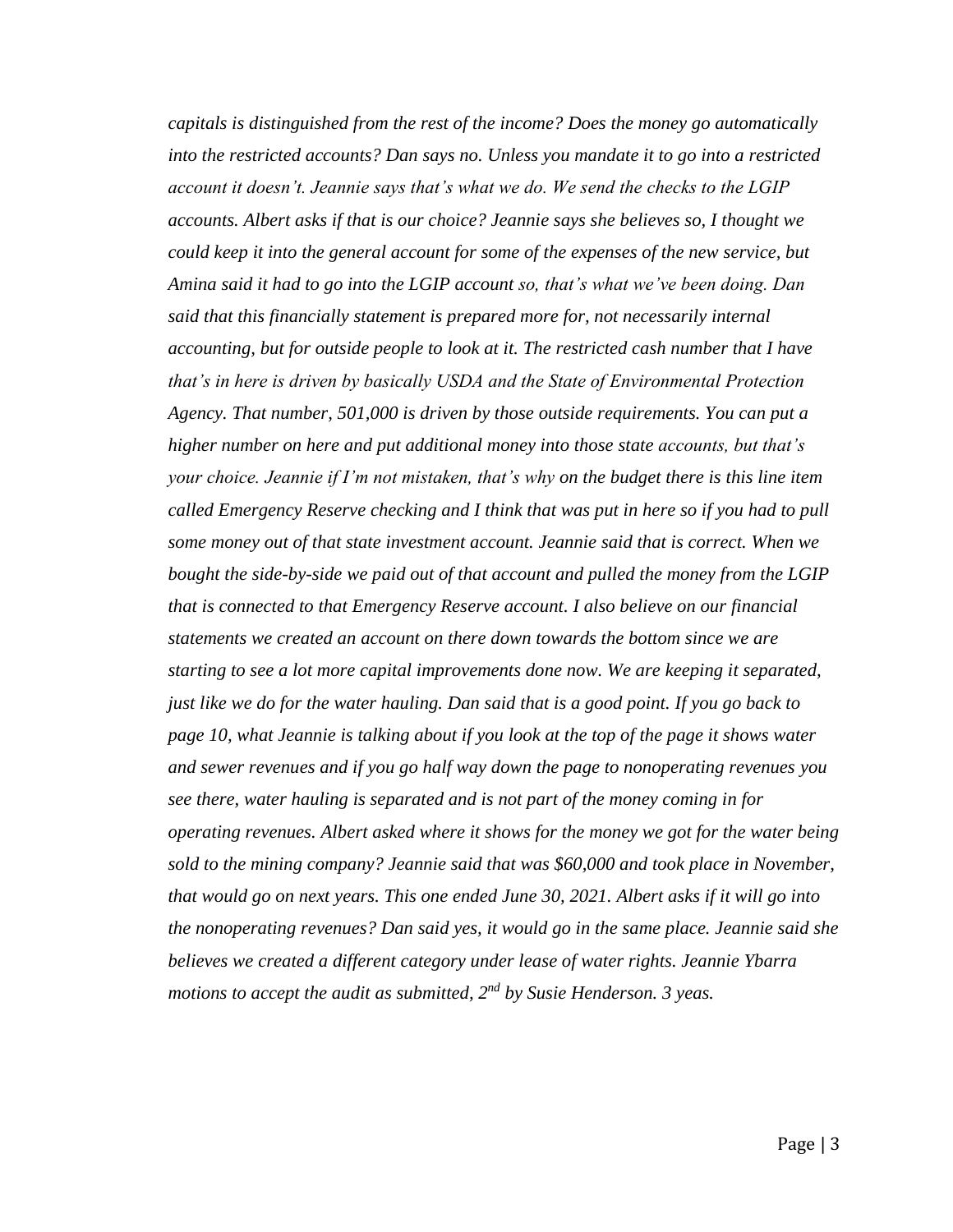**7. FOR POSSIBLE ACTION – Discussion, Deliberation and Decision to determine if Beatty Water and Sanitation District will require or abandon Easement/Right of Way between parcels 018-307-03 (300 N Irving St) and 018-307-04 (427 W Reibel St) and all matters pertaining thereto.**

*Tabled.*

- **8. FOR POSSIBLE ACTION – Discussion, Deliberation and Re-Approval on adding new water rule number 20 detailing Utility tampering and obstruction for clarification purposes and all matters pertaining thereto.** *Tabled.*
- **9. FOR DISCUSSION – Discussion on protocol and payment for main line extensions, manholes, engineering fees, etc. for Will Serves and all matters pertaining thereto.** *Tabled.*
- **10. BOARD MEMBER REPORTS/COMMENTS – General information and updates from board members. Announcements or topics / issues proposed for future workshops and agendas. No action will be taken by the Board.**  *None.*
- **11. FOR POSSIBLE ACTION – Schedule next Board of Trustees meeting date and time.**

*Teresa will look at the calendar to pick a date and notify board members if the date works for everyone.* 

# **12. GENERAL PUBLIC COMMENT – Three-minute time limit per person for matters both on and off the agenda. No action will be taken by the Board.**

*None.* 

### **13. ADJOURNMENT**

*Motion to adjourn by Jeannie Ybarra at 6:10 pm, 2nd by Susie Henderson. 3 yeas.*

Name: Date: December 27, 2021